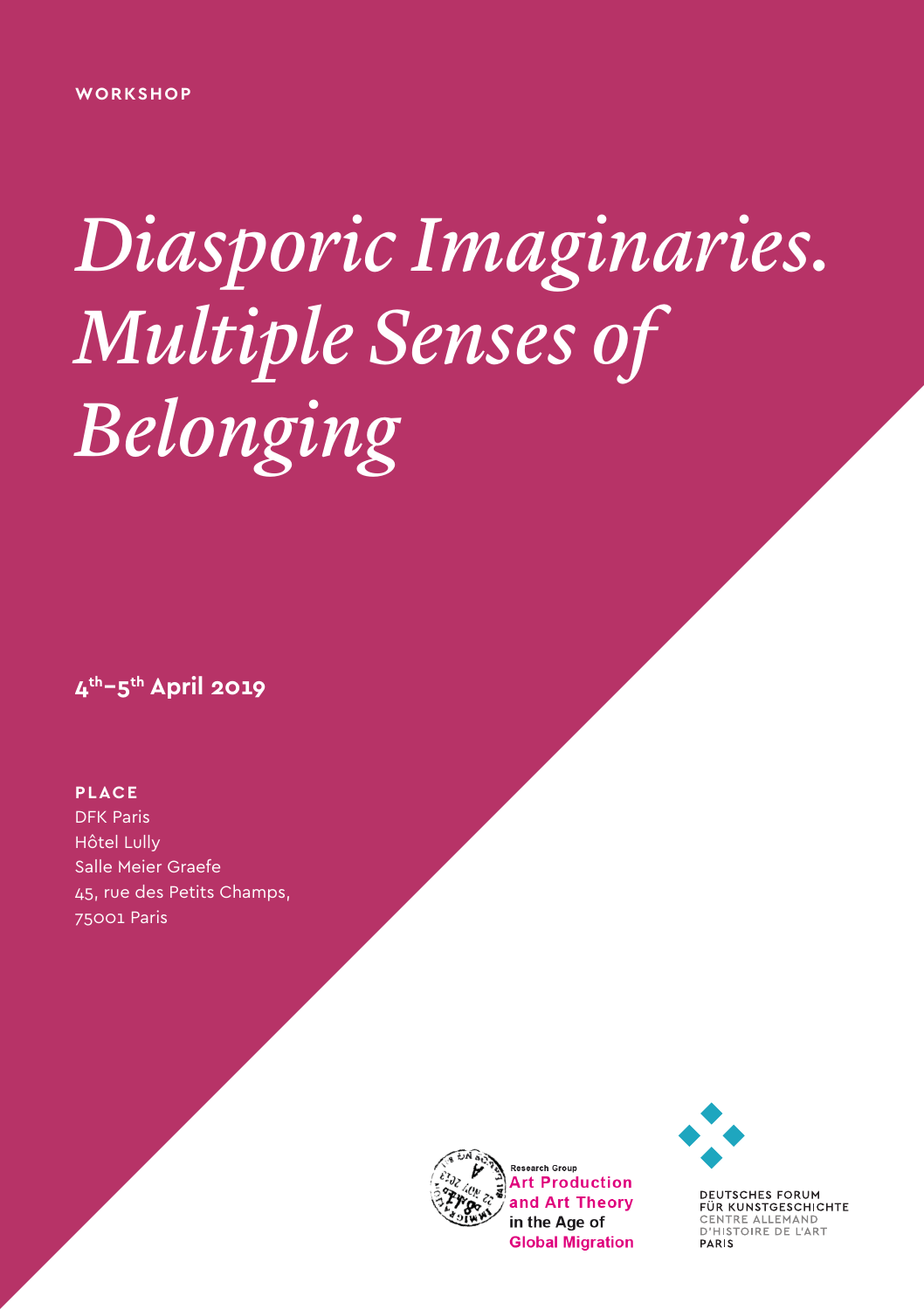## **Thursday, 4th April 2019**

| 14hoo | Welcome<br>Lena Bader, Birgit Mersmann, Mona Schieren                                                                       |
|-------|-----------------------------------------------------------------------------------------------------------------------------|
| 14h15 | Quick Round of Introductions                                                                                                |
|       | Session I, Chair: Burcu Dogramaci                                                                                           |
| 14h30 | Diasporic Imaginaries and the Re-narration of<br><b>Local and National Belonging</b><br>Anne Ring Petersen                  |
| 15h15 | Diasporic Aesthetics and Migratory Imagery in<br>Chinese-Australian Art<br>Birgit Mersmann                                  |
| 16hoo | Diasporic Imaginaries of Fashion, Identity and Decolonization in<br>La Revue du Monde Noir (Paris 1930/31)<br>Elke Gaugele  |
| 16h45 | Coffee break                                                                                                                |
|       | Session II, Chair: Birgit Mersmann                                                                                          |
| 17hoo | "Diasporic Modernity" - Who Writes Iranian Art History?<br>Katrin Nahidi                                                    |
| 17h45 | Aesthetics of an Iranian Diaspora. The Artist Parastou Forouhar<br>Cathrine Bublatzky                                       |
| 18h30 | <b>Break</b>                                                                                                                |
| 18h45 | <b>Special Guest Lecture</b><br>Moderation: Mona Schieren                                                                   |
|       | From Clara Law to Heague Yang: Attempts to Represent<br>(or Imagine) the Migrant Experience through Moving Image<br>Yung Ma |
| 20h15 | Cocktail dînatoire                                                                                                          |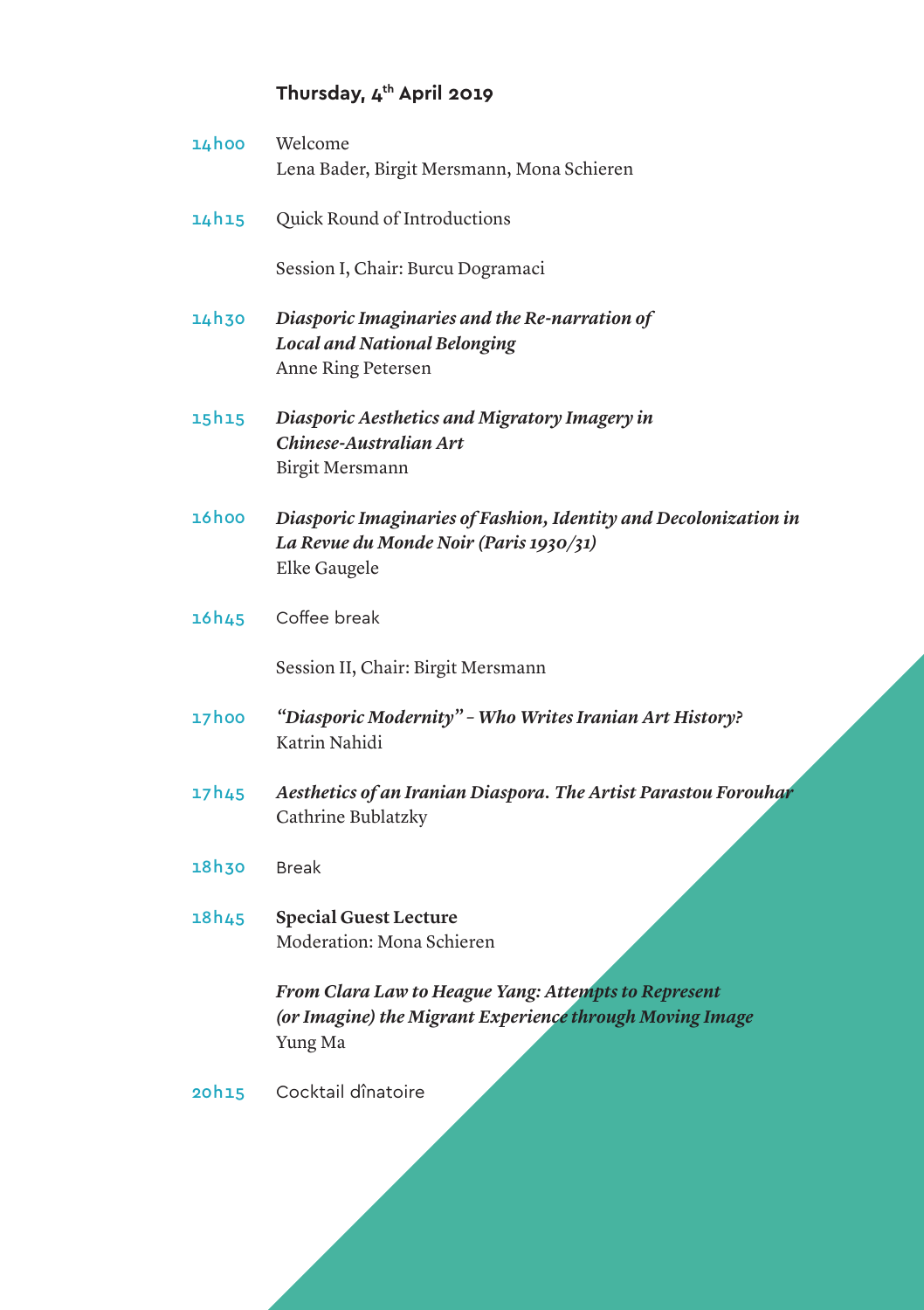## **Friday, 5<sup>th</sup> April 2019**

Session III, Chair: Anne Ring Petersen

- *The Venice Biennale for the Armenian Diaspora. Victimising the National Imaginary* Ekaterina Vinogradova 9h00
- *Creating Jewish and Israeli Art: Can the Diaspora Take Part in the National Art Canon?* Noa Avron Barak 9h45
- Coffee break 10h30

Session IV, Chair: Mona Schieren

- *Weaving Together: Narratives of Home, Exile and Belonging* Maria Photiou 10h45
- *Trans-Atlantic Black Portraits: Diasporic Imaginaries between Brazil and Germany* Mônica Cardim 11h30
- Lunch break 12h15

Session V, Chair: Lena Bader

- *From Harlem via Paris to Dakar. Loïs Mailou Jones' Diasporic Imaginaries* Annabel Ruckdeschel 13h15
- *Exile Modernism: The Photographic Work of Maya Deren and Alexander Hammid* Andrew Witt 14h00
- End of the workshop 15h00
- Internal AG Meeting 15h30